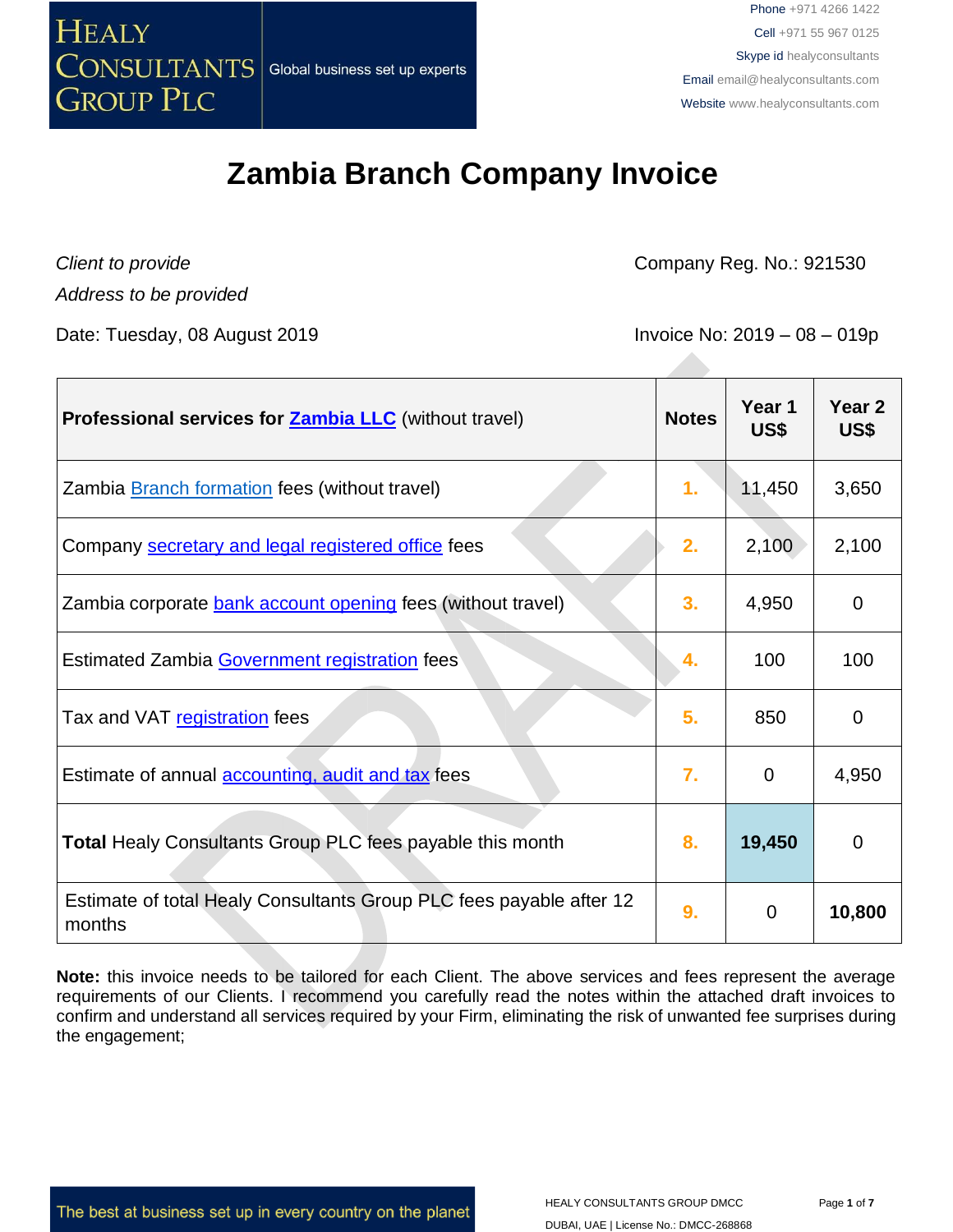

# **Zambia Branch Company Invoice**

#### *Notes to invoice above*

**1.** Healy Consultants Group PLC fees to efficiently and effectively complete Zambian Branch registration within [four weeks](http://www.healyconsultants.com/zambia-company-registration/fees-timelines/#timelines) by **i)** choosing the optimum regulatory license for our Client's business activities **ii)** reserving a company name with [PACRA](http://www.pacra.org.zm/) **[i](http://www.pacra.org.zm/)ii)** settling our accountant and lawyer fees and **iv)** preparing a high quality company incorporation application for **PACRA**;

All [engagement fees](http://www.healyconsultants.com/company-registration-fees/) (click link) are agreed and paid up front and agree to the fees published on our country web pages. Consequently, there are no hidden fees, surprises or ambushes throughout the engagement. All engagement deadlines are agreed up front in the form of a [detailed project](http://www.healyconsultants.com/index-important-links/example-project-plan/) [plan,](http://www.healyconsultants.com/index-important-links/example-project-plan/) mapping out [deliverables](http://www.healyconsultants.com/deliverables-to-our-clients/) by week throughout the engagement term;



Every week during the engagement, Healy Consultants Group PLC will email our Client a detailed [status update.](http://www.healyconsultants.com/index-important-links/weekly-engagement-status-email/) Our Client is immediately informed of engagement problems together with solutions. Your dedicated engagement manager is reachable by phone, Skype, live chat and email and will communicate in your preferred language;

**2.** In accordance with [Zambia Companies Act](http://www.zamlii.org/zm/legislation/consolidated-act/388) (click here), each Zambia Company must appoint a company secretary, who may be a natural person or a body corporate, but the company secretary must be resident in Zambia. Healy Consultants Group PLC will be the legal Zambia Company Secretary and our annual responsibilities include **i)** preparation and filing of the legal Annual Return **ii)** securely maintain company records and chop **iii)** liaise with the Zambia Government on behalf of our Client and **iv)** legal filing of changes of company structure and **v)** reminding our Client of statutory deadlines;

In accordance wit[h](http://www.zamlii.org/zm/legislation/consolidated-act/388) **Zambia Companies Act**, a Company shall as from the date of its incorporation have a legal registered office in Zambia, to which all official Government communications and notices may be addressed. To comply with this statutory requirement, Healy Consultants Group PLC Zambia business office will be the registered office address for your Zambia Company. Thereafter, this address will be used to receive Government correspondence including **i)** tax letters **ii)** notice of the legal annual return; and **iii)** all government communications. Most of our Clients wish to place [Healy Consultants Group PLC' office address](http://www.healyconsultants.com/corporate-outsourcing-services/company-secretary-and-legal-registered-office/) on invoices, contracts, websites and business cards;

**3.** Healy Consultants Group PLC will be pleased to open a Zambia corporate bank account without our Client travel. It is a time-consuming task, and Healy Consultants Group PLC will shelter our Client from the associated administrative challenges. As you can appreciate, it is a difficult task to obtain bank account approval through a newly formed company when shareholders, directors and bank signatories reside overseas.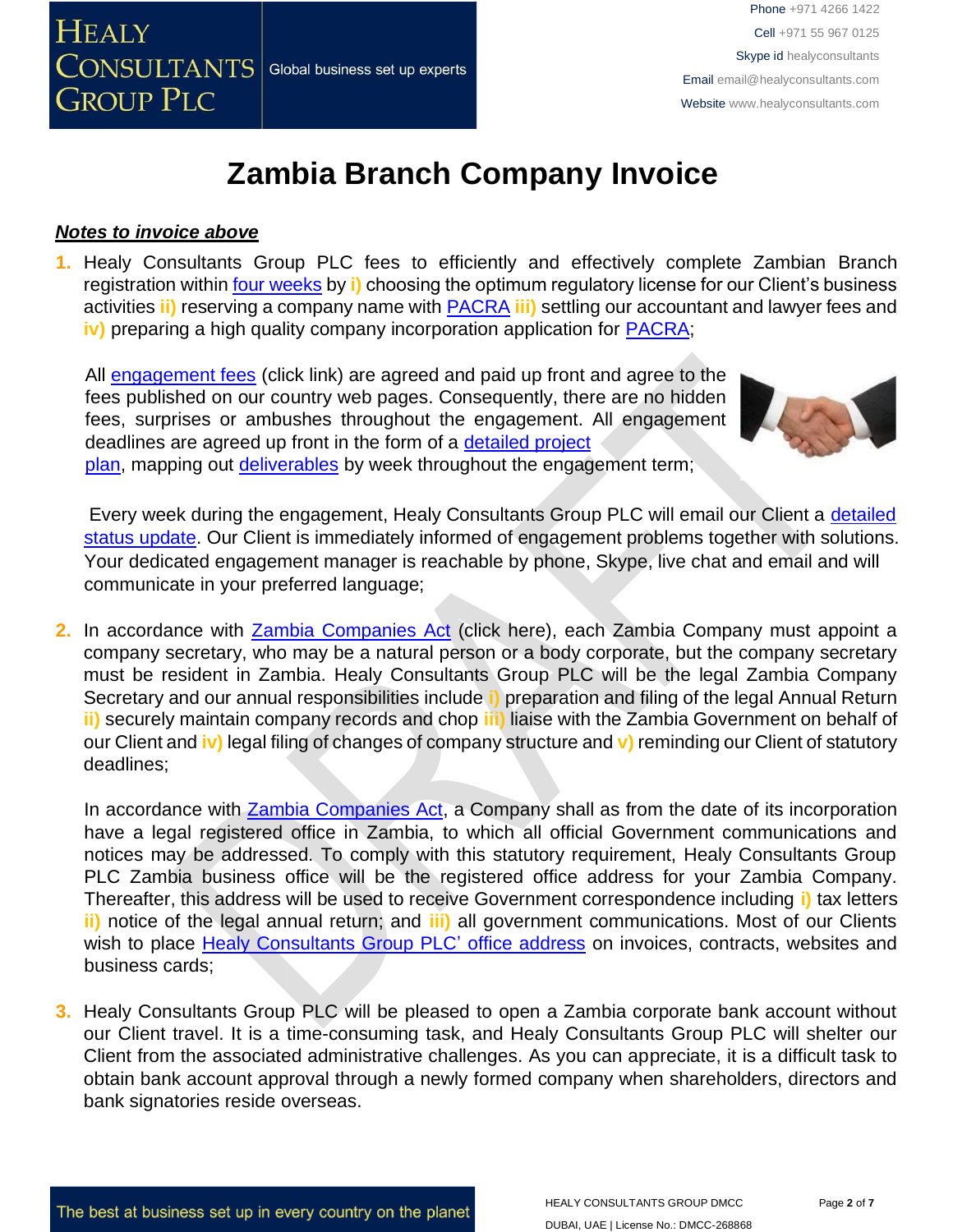

# **Zambia Branch Company Invoice**

Healy Consultants Group PLC will prepare a business plan for the bank to optimize the probability of corporate bank account approval. Depending on our Client's business and nationality, there is a 20% probability the banks will request a bank signatory to travel for a one-hour bank interview. Healy Consultants Group PLC will try its best to negotiate with the bank for a travel exemption. If our Client must travel to Zambia for corporate bank account opening, Healy Consultants Group PLC will refund our Client US\$950;

If our Client is not comfortable with only a Zambia corporate bank account, Healy Consultants Group PLC will be pleased to open [an international corporate bank account](http://www.healyconsultants.com/international-banking/) [\(](http://www.healyconsultants.com/international-banking/)click link) outside of Zambia. Examples include New York, Germany, Liechtenstein, Austria, Bulgaria, South Africa, Australia, London, South America or Dubai. All banks will be top tier banks in these countries with excellent internet banking services. Example of our global banking partners include HSBC, Standard Chartered Bank, Citibank, Barclays, Standard bank, ANZ bank, VTB bank, UBS, Credit Suisse;

The banks enjoy ultimate power of approval of corporate bank account applications. Consequently, guaranteed success is outside of Healy Consultants Group PLC' control. What is inside our control is the preparation and submission of a high-quality bank application that maximizes the likelihood of approval. To date, we enjoy a 100% approval record because of [our global banking](http://www.healyconsultants.com/international-banking/corporate-accounts/) [relationships](http://www.healyconsultants.com/international-banking/corporate-accounts/) and determination.







Global banks continue to tighten corporate bank account opening procedures, their internal compliance departments completing more thorough due diligence of Clients. Consequently, our Clients should expect the bank account approval period to take up to 4 weeks. Furthermore, global banks now require evidence of proof of business in the country where the corporate bank account will be, including sales contracts or lease agreement;

- **4.** This fee is an estimate of government costs payable during your Firm's engagement. All government fee payments will be supported by original receipts and invoices. Examples of government costs include **i)** reserving the company name; **ii)** obtaining the certificate of incorporation with [PACRA;](http://www.pacra.org.zm/) **iii)** registering with [Zambia Revenue Authority](https://www.zra.org.zm/) and **iv)** applying for business license with [Lusaka City](http://www.lcc.gov.zm/)  [Council.](http://www.lcc.gov.zm/) Following engagement completion, Healy Consultants Group PLC will refund our Client any excess of funds received over actual Government costs paid;
- **5.** In accordance with [Zambia Tax Act,](https://track.unodc.org/LegalLibrary/LegalResources/Zambia/Laws/Zambia%20Income%20Tax%20Act%201967%20%28as%20amended%202006%29.pdf) each entity must register for corporation tax and VAT at the [Zambia Revenue Authority;](https://www.zra.org.zm/)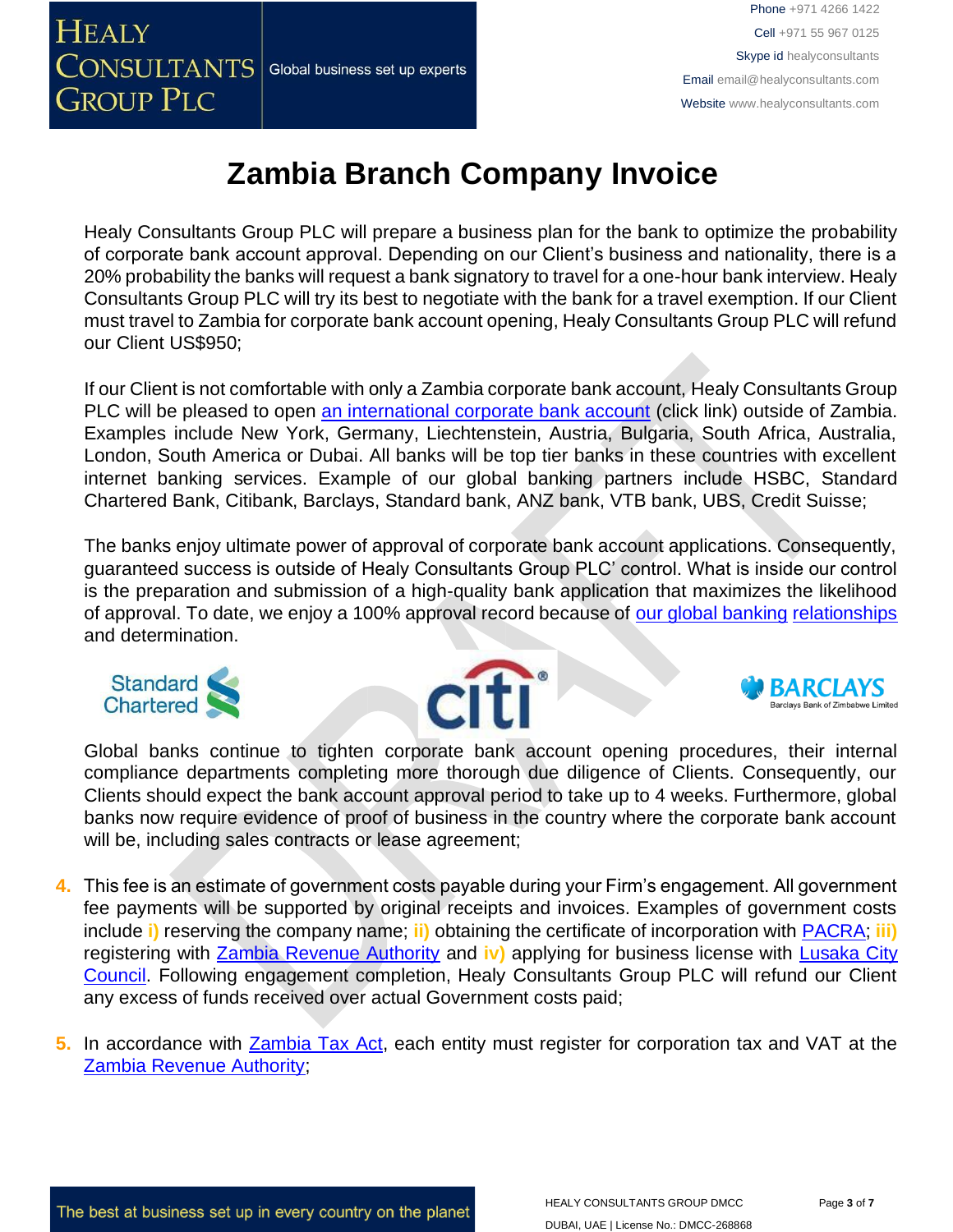

## **Zambia Branch Company Invoice**

**6.** For an active trading company, these [accounting, audit](http://www.healyconsultants.com/zambia-company-registration/accounting-legal/) [and tax](http://www.healyconsultants.com/zambia-company-registration/accounting-legal/) fees are an estimate of Healy Consultants Group PLC fees to efficiently and effectively discharge your annual company accounting, audit and tax obligations. Following receipt of a set of draft accounting numbers from your company, Healy Consultants Group PLC will more accurately advise accounting, audit and tax fees. For a dormant company, Healy Consultants Group PLC fees are only US\$950;



- **7.** All fees quoted in this invoice correspond to fees quoted [on Healy Consultants Group PLC'](http://www.healyconsultants.com/company-registration-fees/) [website.](http://www.healyconsultants.com/company-registration-fees/) Please review this invoice carefully to identify errors. During the rush of the business day, it is possible that Healy Consultants Group PLC inadvertently made fee calculation errors, typing errors or omitted services or omitted historic fee payments from Clients. In the unfortunate event you identify invoice errors, please revert to me directly re the same. I apologize in advance if I or my staff made invoice errors;
- **8.** Assuming our Clients re-engage Healy Consultants Group PLC in year 2, this fee is an estimate of the fees payable next year, 12 months after the date of company registration;
- **9.** The fees quoted in this invoice are a prediction of the fees required to efficiently and effectively complete this engagement in a timely manner. If during the engagement Healy Consultants Group PLC realizes that the project is more complex than anticipated, requiring a large additional investment of time, my Firm will revert to request additional fees. If Healy Consultants Group PLC completes the engagement faster than expected and more easily than expected, Healy Consultants Group PLC is happy to refund some fees to our Client;
- 10. Engage Healy Consultants Group PLC to [project manage](http://www.healyconsultants.com/project-manage-engagements/) business set up in every country on the planet. We are the best in the [world](http://www.healyconsultants.com/best-in-the-world/) at what we do, timely completing [the A to Z](http://www.healyconsultants.com/a-to-z-of-business-set-up/) of every country engagement;
- 11. In accordance wit[h](http://www.parliament.gov.zm/downloads/VOLUME%2021.pdf) [Zambia Companies Act,](http://www.parliament.gov.zm/downloads/VOLUME%2021.pdf) the issued share capital of ZMK10,000 (equivalent to US\$2) must be deposited to the company bank account before incorporation. To optimize engagement efficiency and minimize delays, Healy Consultants Group PLC is happy to deposit these funds on behalf of our clients;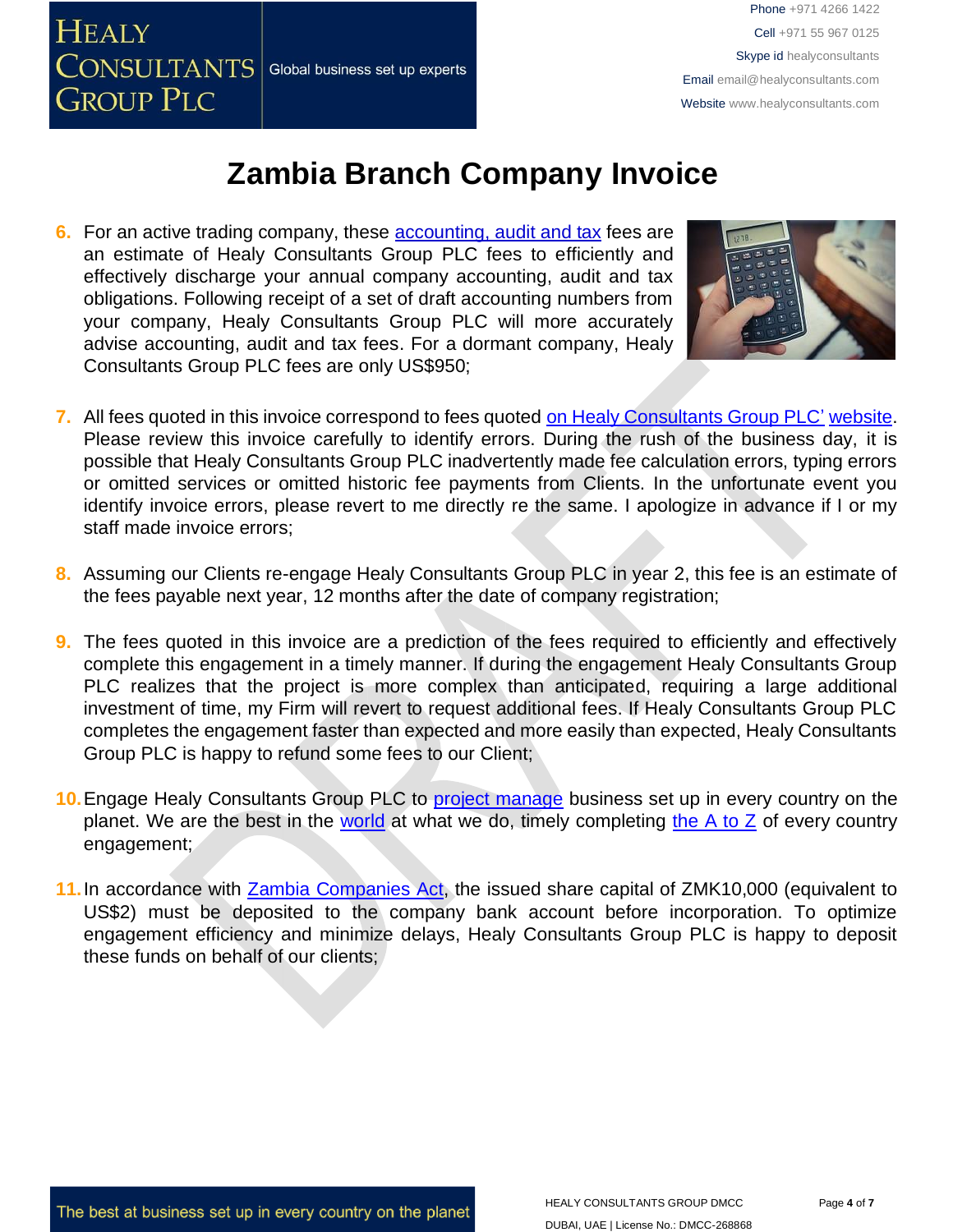

## **Zambia Branch Company Invoice**

13. If our Client and Healy Consultants Group PLC properly plan this engagement, our Clients' will *not* have to travel during this engagement. Healy Consultants Group PLC will efficiently and effectively complete company registration and corporate bank account opening in a timely manner without our Client presence. Instead, our Client will need to **i)** sign and get documents legalized in the embassy in their country of origin and **ii)** courier the originals to Healy Consultants Group PLC office;



- **14.**Depending on our Client's business and nationality, the Zambian Government may require a special regulatory license to carry on your business in the country. Healy Consultants Group PLC will assist our Client secure license approval; there may be additional engagement fees. However, the Government enjoys ultimate power of approval of company registrations and business licenses;
- 15. If our Client requires nominee shareholder and director [services](http://www.healyconsultants.com/corporate-outsourcing-services/nominee-shareholders-directors/) [\(click link\),](http://www.healyconsultants.com/corporate-outsourcing-services/nominee-shareholders-directors/) Healy Consultants Group PLC will be pleased to assist. Our fee for professional, passive nominee nonresident corporate shareholder amounts to US\$2,100 per annum. Our fee to be both non-resident nominee director and shareholder amounts to US\$6,600 per annum. Being the sole shareholders and sole director of a Client's company exposes Healy Consultants Group PLC to reputation, litigation and financial risk;
- **16.**If required, Healy Consultants Group PLC will be pleased to assist your firm to secure employee [visa](http://www.healyconsultants.com/migration/) [a](http://www.healyconsultants.com/migration/)pprovals. Our fee is US\$3,950 for the first employee, US\$2,950 for the second employee, US\$1,950 per employee thereafter. Our employee visa fees includes preparation of a quality visa application and submitting to the correct Government immigration officers. The Government enjoys ultimate power of approval of visa applications. Consequently, guaranteed success is outside of Healy Consultants Group PLC' control. What is inside our control is the preparation and submission of a high quality immigration visa application that maximizes the likelihood of visa approval;
- **17.**Some of our Clients request Healy Consultants Group PLC to provide temporary share[d](http://www.healyconsultants.com/virtual-office/) [office](http://www.healyconsultants.com/virtual-office/) [space](http://www.healyconsultants.com/virtual-office/) for 6 months until their preferred business premises is found. If your Firm requires this service, our one-time fee is US\$950. Monthly rental thereafter is paid directly to the landlord, independently of Healy Consultants Group PLC;
- **18.**Monthly, quarterly and mid-year Government tax obligations include monthly and quarterly payroll reporting, VAT and corporation tax return filing. If you need our help, Healy Consultants Group PLC can complete monthly Government reporting for a monthly fee of US\$860. Healy Consultants Group PLC monthly support will include **i)** receive in drop box the monthly invoices from our client **ii)** label monthly bank statement transactions **iii)** preparation and submission of VAT returns and iv) submission of monthly employee payroll reporting;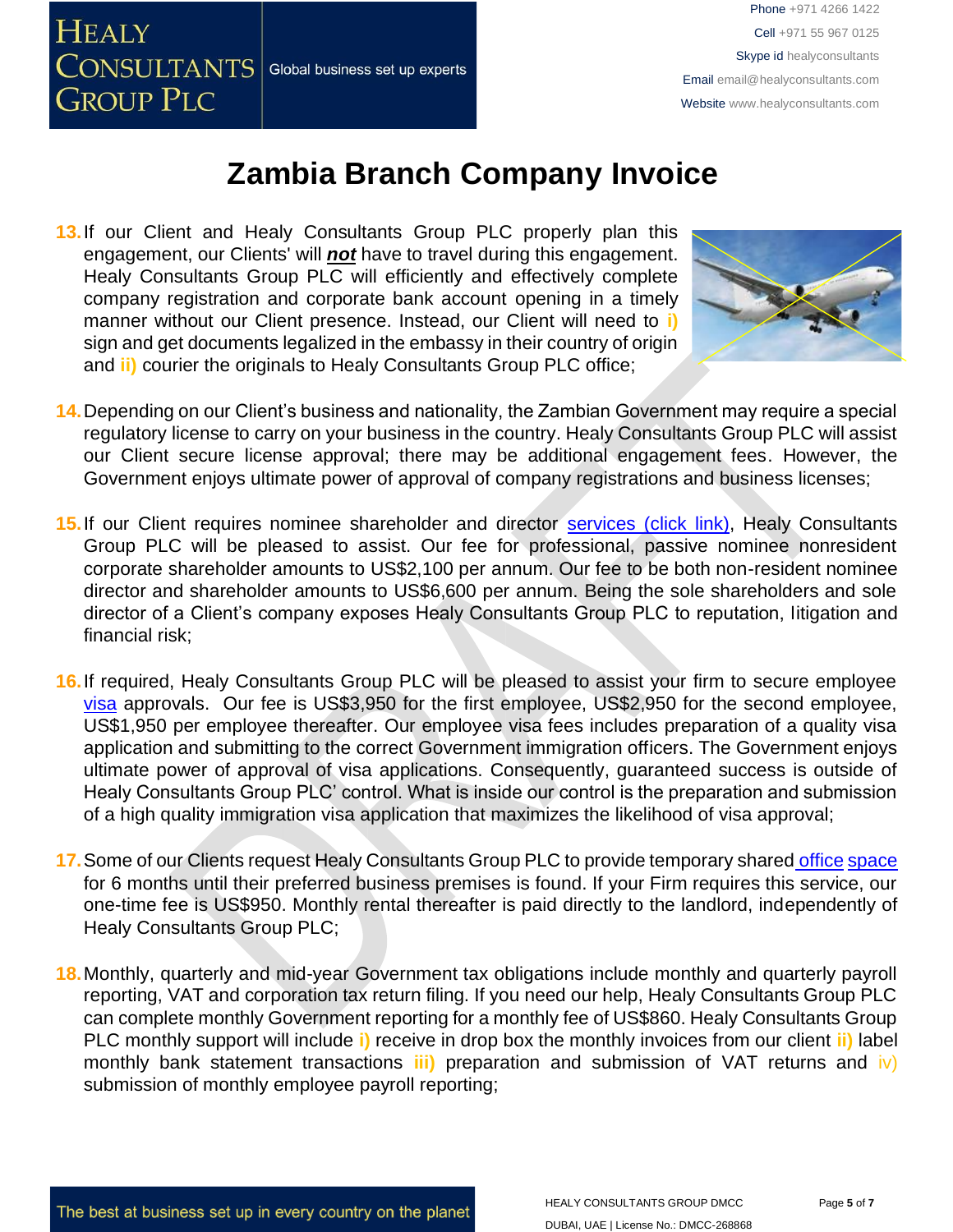

# **Zambia Branch Company Invoice**

- **19.**It is important our Clients are aware of their personal and corporate tax obligations in their country of residence and domicile. Let us know if you need Healy Consultants Group PLC help to clarify your local and international annual tax reporting obligations;
- **20.**During the engagement, shareholders and directors' documents may need to be translated into the local language; before the Government and Bank approves company registration and corporate bank account opening respectively. Consequently, our Client should budget for possible additional translation and embassy attestation fees. Either our Client or Healy Consultants Group PLC can complete this administrative task;

As always, Healy Consultants Group PLC will negotiate with all third parties to eliminate or reduce additional engagement costs. For transparency purposes, all third-party fee payments will be supported by original receipts and invoices. Examples of possible third-party payments include **i)** embassy fees **ii)** notary public costs **iii)** official translator fees;

- **21.**Some of our Clients' require an [immediate Zambia](http://www.healyconsultants.com/turnkey-solutions/) [solution.](http://www.healyconsultants.com/turnkey-solutions/) With this strategy, within a day Healy Consultants Group PLC can supply our Client **i)** an existing dormant Zambian company number and **ii)** an already approved Zambian corporate bank account number and **iii)** a business address. Turnkey solutions are attractive to those entrepreneurs who wish to immediately close a country deal, sign a contract or invoice a customer;
- **22.**As stipulated on our [business website](http://www.healyconsultants.com/) and in section 3 of our engagement letter, Healy Consultants Group PLC will only commence the engagement following **i)** settlement of our fees and **ii)** completion and signing of our legal engagement letter;
- 23. Healy Consultants Group PLC will only incorporate your company after 75% of [due diligence](http://www.healyconsultants.com/due-diligence/) [documentation](http://www.healyconsultants.com/due-diligence/) is received by email. Healy Consultants Group PLC will only open a corporate bank account after 100% of the Client's original due diligence documentation is received by courier;
- 24. During the annual renewal engagement with our Client, our in-house [Legal and Compliance](http://www.healyconsultants.com/about-us/key-personnel/cai-xin-profile/) [Department \(click link\)](http://www.healyconsultants.com/about-us/key-personnel/cai-xin-profile/) reviews the quality and completeness of our Client file. Consequently, Healy Consultants Group PLC may revert to our Client to ask for more up to date [due diligence](http://www.healyconsultants.com/due-diligence/) [documentation;](http://www.healyconsultants.com/due-diligence/)
- **25.**To assist our Clients to minimize foreign exchange costs, we offer the payment in SG\$, Euro, Pounds or US\$. Kindly let me know in which currency your Firm prefers to settle our fees and I will send an updated invoice, thank you;
- 26. Some of our Clients' engage Healy Consultants Group PLC to [recruit \(click link\)](http://www.healyconsultants.com/corporate-outsourcing-services/how-we-help-our-clients-recruit-quality-employees/) local employees. We have a lot of experience in this area and we are quite skilled at securing quality candidates for our Clients';